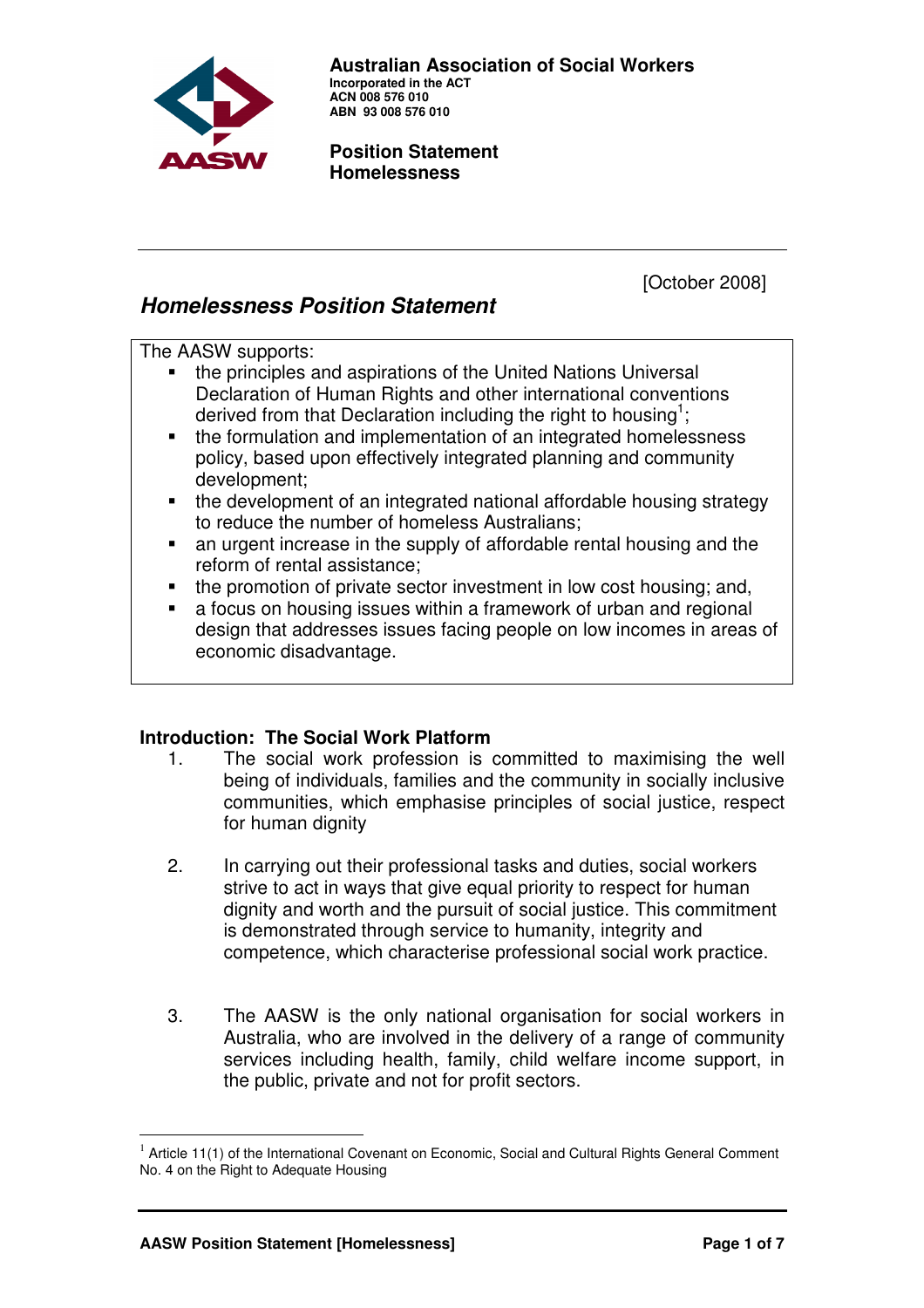

4. Many of the AASW's members are involved in the delivery or planning of housing support and homelessness services in a range of fields of practice. They work within Supported Accommodation Assistance Programs (SAAP) crisis accommodation, housing information and referral, assistance with care and housing for the aged, for example-youth and women's refuges. They also work across non-SAAP services involved with discharge and accommodation planning.

## **Role of Social Workers**

- 5. Housing stress directly affects the health, educational, employment, and emotional well being of individuals and families. It impacts upon both current and future wellbeing and life-chances. Social workers have a commitment to working with individuals, groups and communities in the pursuit and achievement of equitable access to social, economic and political resources and this includes equitable access to the housing resources of the country. Social workers are directly involved with assisting individuals and families to locate and maintain secure and affordable housing but are experiencing increasing difficulties in achieving these outcomes.
- 6. Social work practitioners working at the direct service delivery level have experience with many clients whose circumstances are made much more difficult by the lack of affordable housing. Examples include women and children who are unable to leave situations of domestic violence<sup>2</sup>, parents who face interminable delays when seeking to be reunified with their children, and people unable to leave temporary accommodation services due to the unavailability of more permanent accommodation.
- 7. Social workers in acute health and corrections settings $3$  involved in discharge planning also regularly report that many of their clients remain for longer periods than required or are discharged into absolute homelessness due to the unavailability of affordable housing. This can also occur when young people are leaving state

 $^2$  Nunan & John 1996 in "Homelessness: Women & Children- from "Home safe Home: The Link between Domestic and Family Violence and Women's Homelessness" Nov 2000 Partnership Against Domestic Violence Initiative" in Relatewell, Journal of the Family Relationships Institute Vol 5 No.2

<sup>3</sup> Baldry, E., McDonnell, D., Maplestone, P., Peeters, M., (2003) Ex Prisoners and accommodation: what bearing do different forms of housing have on social reintegration, Final Report No. 046, AHURI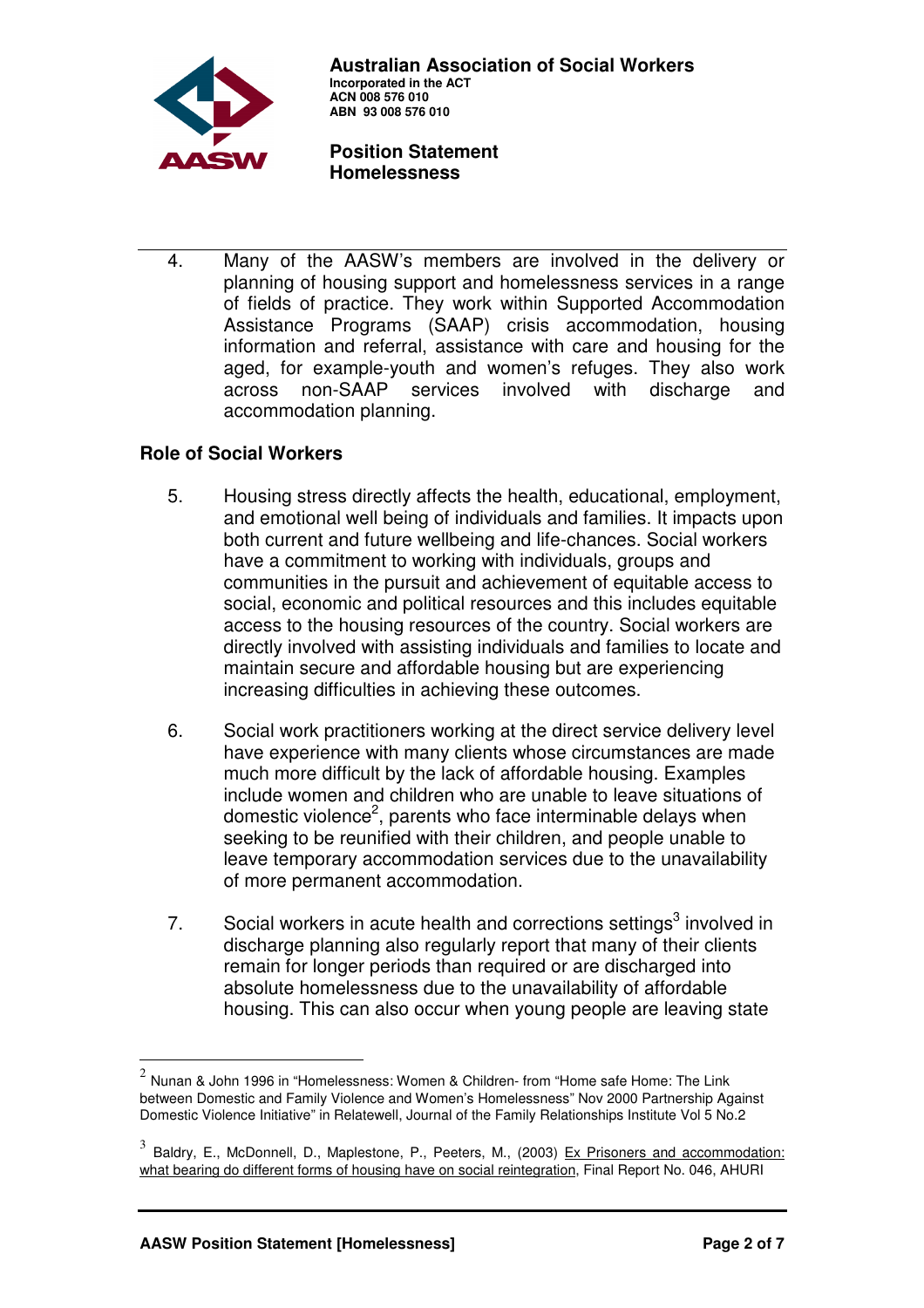

 **Australian Association of Social Workers Incorporated in the ACT ACN 008 576 010 ABN 93 008 576 010** 

 **Position Statement Homelessness**

care. The result is a cycling through services, temporary accommodation, and homelessness for many of these clients.

- 8. Groups at risk of homelessness include people residing permanently or semi-permanently in caravan parks, and those among the "…lowest 40 per cent of the income distribution with a mortgage or renting who are spending over 30 per cent of their income on housing, the established benchmark for 'housing stress' placing them at risk of homelessness" identified by the Senate Select Committee on Housing Affordability in Australia 2008.<sup>4</sup>
- 9. Social workers are also involved in undertaking research, social policy development, administration, management, consultancy, education, training, supervision and evaluation within different levels of government and non-government services. This includes developing housing and homelessness policies impacting upon individuals and families experiencing difficulties accessing or maintaining their housing. This work is guided by AASW professional aims of raising awareness of structural inequities, promoting policies and practices that achieve a fair allocation of social resources and acting to bring about social change to reduce social barriers, inequality and injustice.

#### **Key points**

- 10. Homelessness is the experience or situation of not being able to access safe, secure, affordable or accessible housing consistent with the widely used culturally relative definition which identifies three levels of homelessness. This definition has been broadly adopted by the Australian Institute of Health and Welfare, the Australian Bureau of Statistics in its regular Census of Population and Housing, and governments at all levels. In addition to those already experiencing homelessness, research has identified a number of other groups vulnerable to, or at risk of, homelessness.<sup>5</sup>
- 11. Social workers seek to promote distributive justice and social fairness, acting to reduce barriers and expand choice and potential for all persons, with special regard for those who are disadvantaged, vulnerable, oppressed, or have exceptional needs.

<sup>4</sup> Senate Select Housing Affordability Committee Report, (2008) "A good house is hard to find: Housing affordability in Australia" © Commonwealth of Australia 2008 ISBN 978-0-642-71930-0 http://www.aph.gov.au/Senate/committee/hsaf\_ctte/report/index.htm

 $<sup>5</sup>$  Chamberlain, C. and Mackenzie, D. (2004) Counting the Homeless: 2001 (Queensland), Swinburne</sup> University and RMIT University, Hawthorn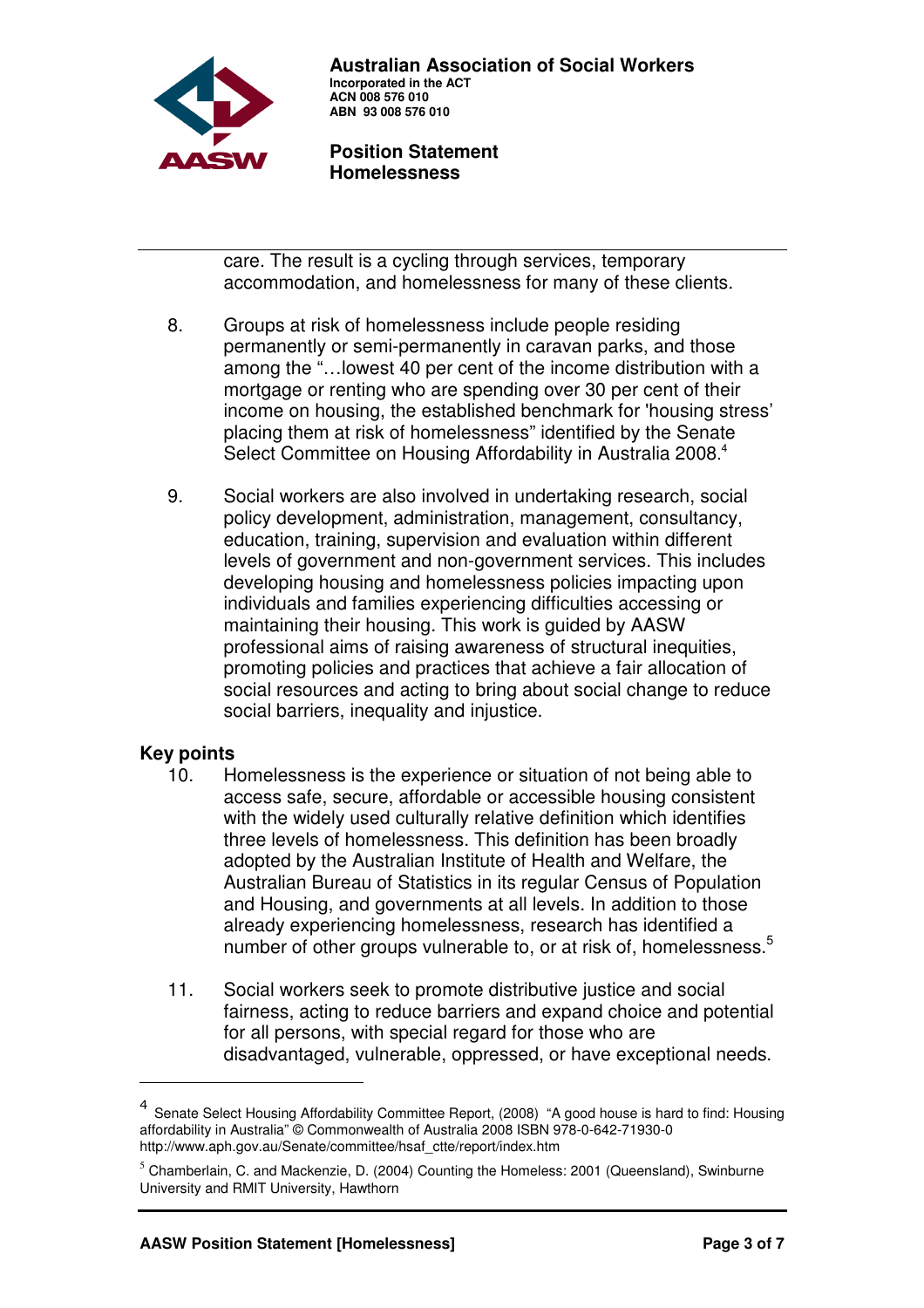

The social work profession understands social justice to encompass:

- The satisfaction of basic human needs;
- The equitable distribution of resources to meet these needs;
- Fair access to public services and benefits to achieve human potential.<sup>6</sup>
- 12. Housing is a basic human need and homelessness is a human rights violation.<sup>7</sup> In light of our commitment to social justice and recognition of housing as a basic human need and an inalienable human right, the AASW endorses the recent recommendations of Homelessness Australia (May 2008 National Homelessness Conference):
	- The immediate expansion of specific homelessness responses to include more flexible service delivery models with greater duration of support;
	- The nature and extent of flexible models should respond to the range of age cohorts – including flexible case management model for older people who are homeless or at risk of homelessness;
	- Building upon many of the joined-up initiatives and whole-ofgovernment approaches that currently occur around the country; and
	- Ensuring significant investment in a range of accommodation and housing models that are safe and affordable. This housing would ideally be accessible to people experiencing, and at risk of, homelessness.

# **Current Actions**

- 13. The AASW endorses the following recommendations from the recently released Senate Select Committee on Housing Affordability in Australia report: A good house is hard to find: Housing affordability in Australia (June 2008):
	- the Supported Accommodation Assistance Program be enhanced as a 'national response to the needs of households at risk and people experiencing homelessness (recommendation 10.7);

 $6$  AASW Code of Ethics 1999 (2 $<sup>nd</sup>$  edition 2002)</sup>

 $7$  Article 11(1) of the International Covenant on Economic, Social and Cultural Rights General Comment No. 4 on the Right to Adequate Housing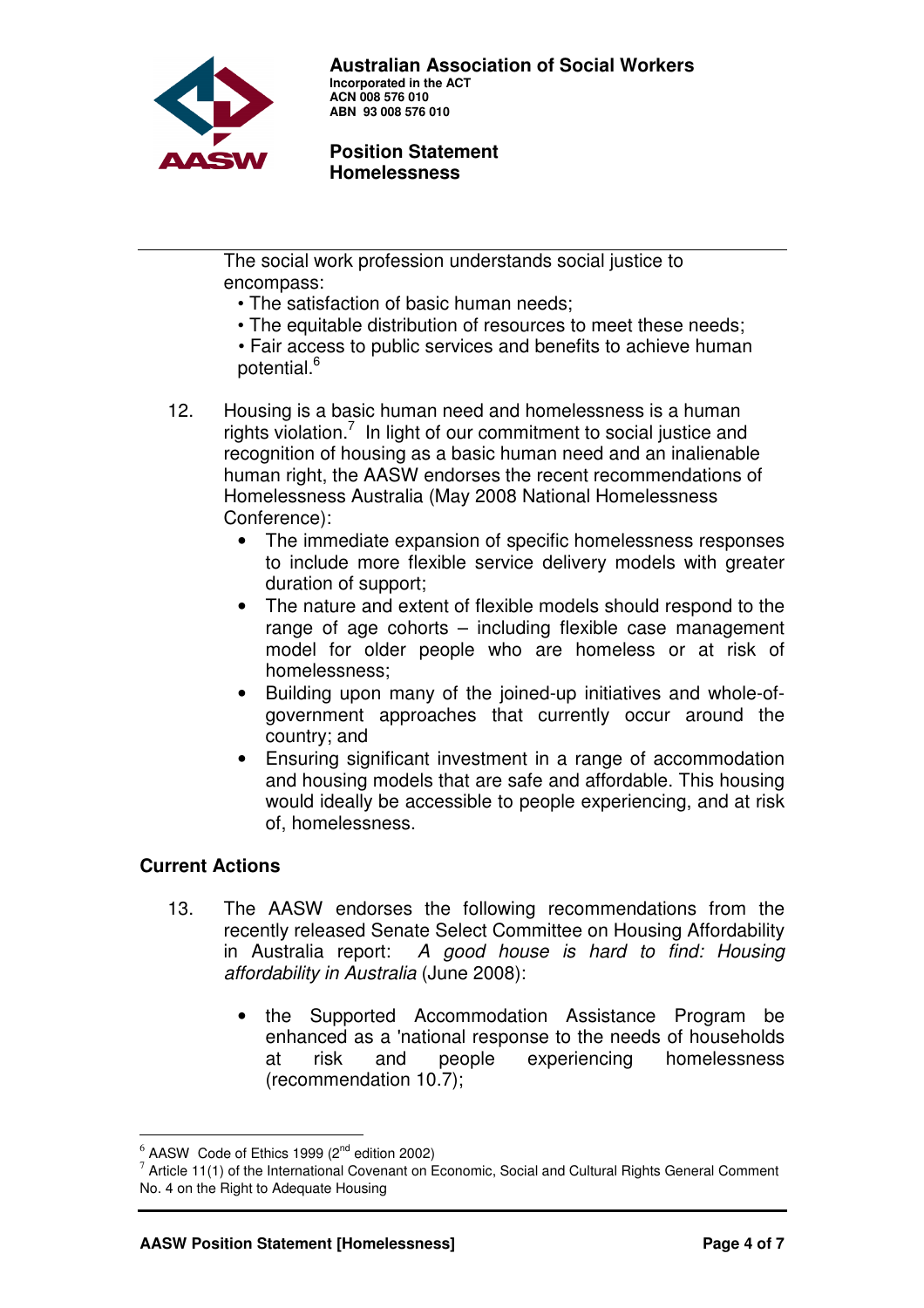

- The Australian Government reconsider the level of increased support to the Supported Accommodation Assistance Program being offered under the 'A Place to Call Home' initiative in seeking to address the level of unmet need, and increase support to emergency assistance programmes provided by charitable organisations to assist the growing numbers experiencing financial crisis. The \$150m committed within A Place to Call Home needs to be increased to adequately address the actual demand for immediate housing assistance by including people experiencing homelessness not currently presenting to SAAP services (for example 6000 are assisted annually through Assistance with Care and housing for the Aged ACHA).
- 14. The AASW welcomed the release of the Government's Green Paper, "Which Way Home"<sup>8</sup>, and its broad consultation with State, Territory and Local Governments and the non-government sector and looks forward to the release of the White Paper.
- 15. The AASW welcomed the Government's announcement and implementation of the National Rental Affordability Scheme (NRAS).
- 16. The AASW also welcomed the implementation of the Government's First Home Saver Accounts; and,
- 17. The AASW calls for an urgent review of Commonwealth Rent Assistance to ensure that it meets the needs of low income people in private rental accommodation.
- 18. The AASW calls for the Household Organisation Management Expenses (HOME) Advice Scheme be expanded nationally to provide early intervention services for families at risk of homelessness. The scheme should be evaluated after five years, including a comprehensive economic evaluation, to ensure that the expanded programme continues to provide economic and social benefits to the community.

 $\overline{a}$ 

 $^8$  Australian Government, (2008) "Which Way Home: A New Approach to Homelessness", Commonwealth Department of Families, Housing, Community Services and Indigenous Affairs http://www.fahcsia.gov.au/internet/facsinternet.nsf/housing/new\_approach\_stage1.htm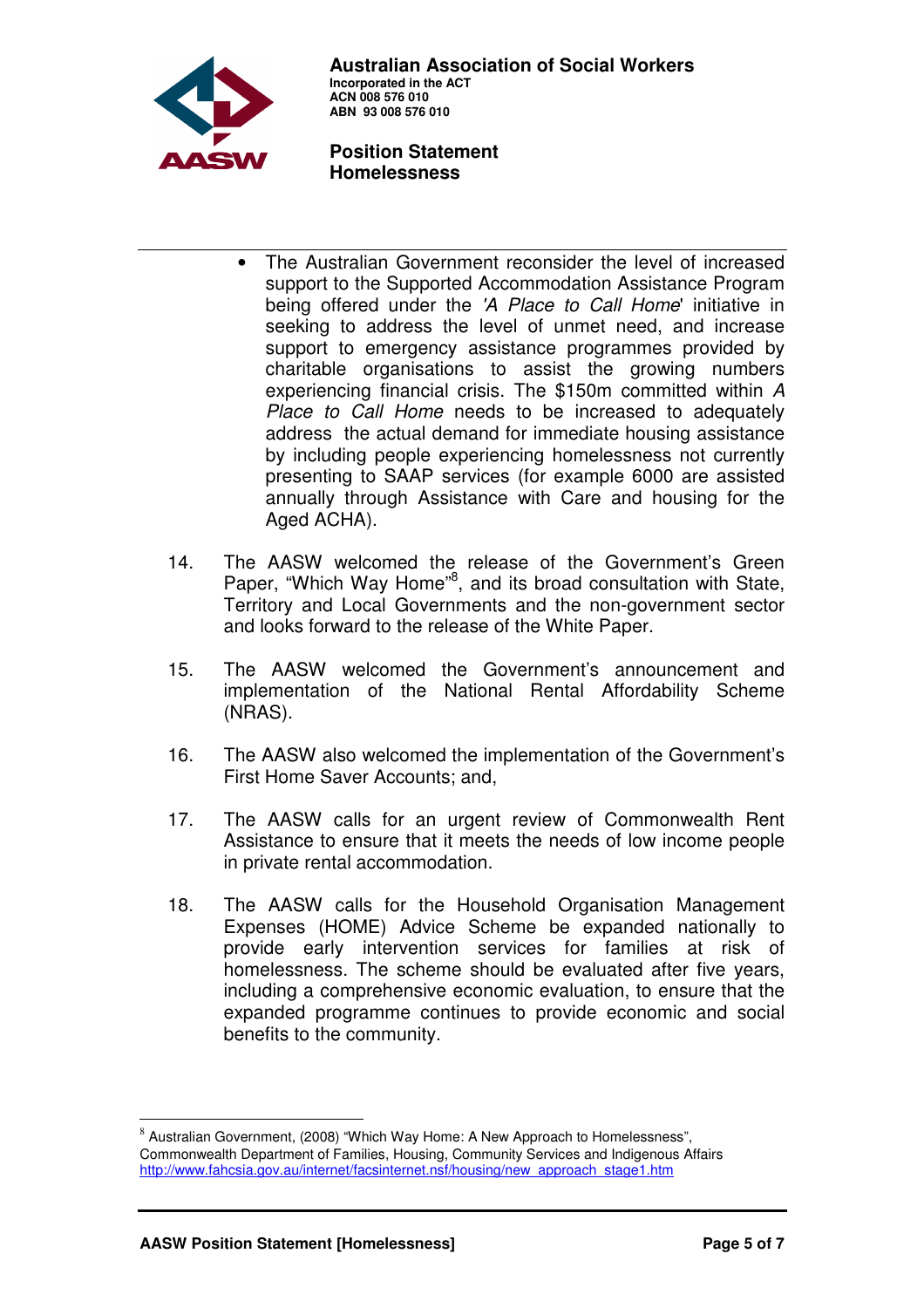

## **Conclusion**

The AASW considers that current data collection should be reviewed to include integrated data collection/mixed data sets regarding recurring homelessness and its impact on health, employment, education and social participation and supports targets be considered in seeking to prevent and/or reduce homelessness.

Suggested targets include:

- The number of people moving from public housing to crisis accommodation decreases;
- The number of people leaving private rental for crisis accommodation decreases;
- The number of women and children experiencing domestic and family violence who are enabled to stay safely housed in the family home increases;
- The inappropriate and unplanned discharge of people from institutional and state care ceases;
- Specific projects that extend understanding of the causes of homelessness and include longitudinal studies re outcomes (are they sustained) are supported;
- People who have experienced homelessness are involved at all levels to develop measures of success which have meaning to them;
- All local governments develop homelessness strategies-to be informed by Capital City Homelessness Strategies (Cities of Brisbane, Melbourne, Adelaide and Sydney) as a local response to national and state responses to homelessness.

Disclaimer: Position statements